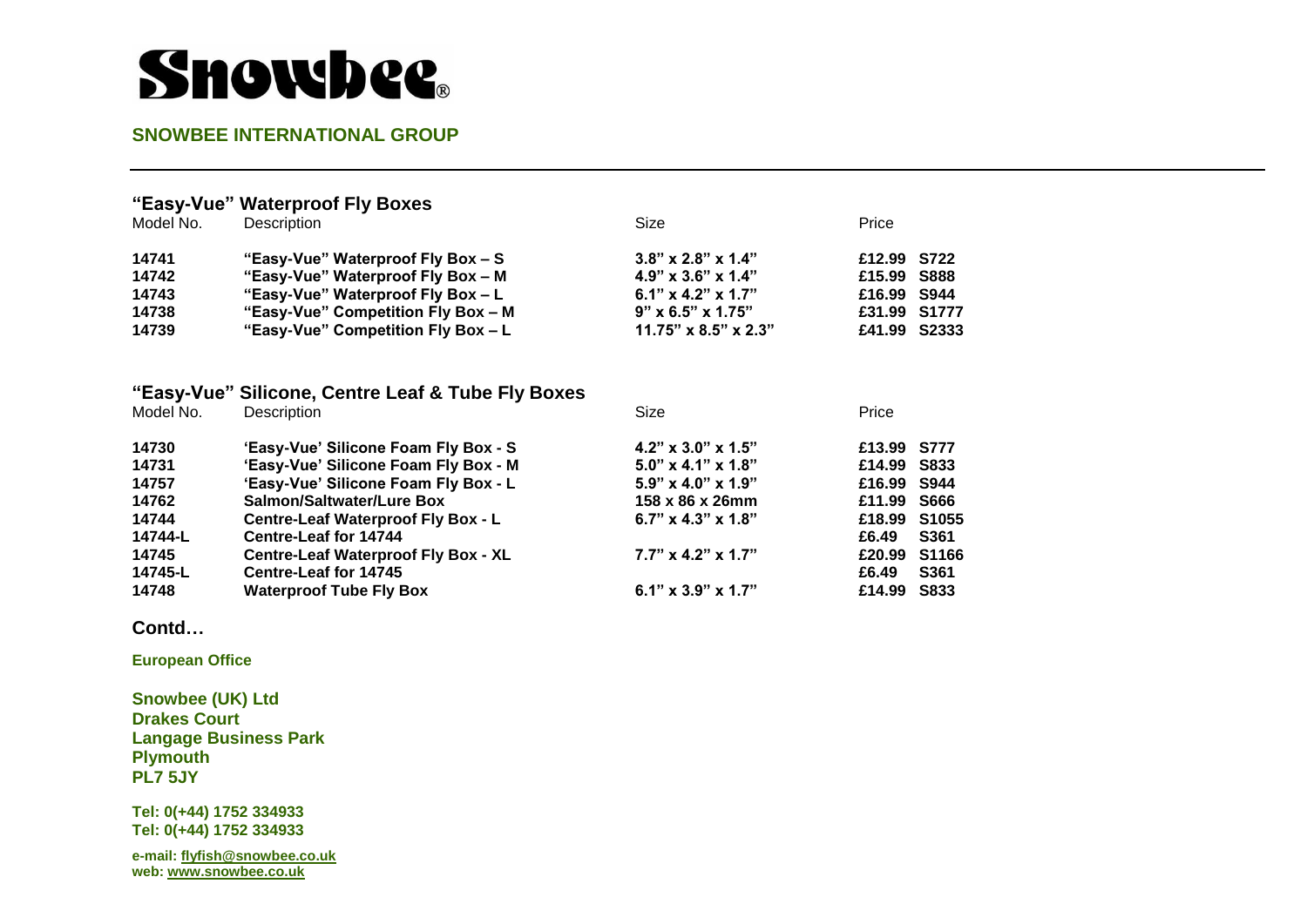# **Showbee**.

#### **SNOWBEE INTERNATIONAL GROUP**

| <b>Slimline Fly Boxes:</b>                    |                               |                      |
|-----------------------------------------------|-------------------------------|----------------------|
| Description                                   | Size                          | Price                |
| Slimline Silicone Foam Fly Box - S            | $5.4"$ x 3.8" x 0.63"         | £12.99 S722          |
| Slimline Silicone Foam Fly Box - L            | $7.4" \times 4" \times 0.67"$ | £14.99 S833          |
| <b>Slimline Uni-Fly Box - L</b>               | $7.4" \times 4" \times 0.67"$ | £11.99 S666          |
| <b>Slimline Silicone Competition Fly Box</b>  | $9.1" \times 5.1" \times 1"$  | £19.99 S1111         |
| <b>Slimline Slit-foam Competition Fly Box</b> | $9.1" \times 5.1" \times 1"$  | £17.99 S999          |
| Fly & Leader Keeper Patch                     |                               | £6.99<br><b>S388</b> |
| <b>Slimline Fly Box</b>                       |                               | <b>S499</b><br>£8.99 |
| <b>Slimline Fly Box Kit</b>                   |                               | £54.99 S3055         |
| <b>Divider Bag sold separately</b>            |                               | £15.99 S888          |
|                                               |                               |                      |

#### **Classic Fly Boxes, Multi-Box& Fly Box/Tool Kit:**

| Description                               | Size                                   | Price                |
|-------------------------------------------|----------------------------------------|----------------------|
| <b>Classic Fly Box</b>                    | 124 $mm \times 92mm \times 30mm$       | <b>S388</b><br>£6.99 |
| <b>Classic Dry Fly Box</b>                | 124mm x 92mm x 30mm                    | S499<br>£8.99        |
| Set of 5 Fly Threaders for 14761          |                                        | <b>S277</b><br>£4.99 |
| <b>Multi-Box</b>                          | 102mm $x$ 83mm $x$ 32mm                | £11.99 S666          |
| <b>Clamshell Fly Box with centre leaf</b> | 133 $mm \times$ 89 $mm \times$ 35 $mm$ | £15.99 S888          |
|                                           |                                        |                      |

#### **Contd...**

**European Office** 

**Snowbee (UK) Ltd Drakes Court Langage Business Park Plymouth PL7 5JY** 

**Tel: 0(+44) 1752 334933 Tel: 0(+44) 1752 334933** 

**e-mail[: flyfish@snowbee.co.uk](mailto:flyfish@snowbee.co.uk)  web: [www.snowbee.co.uk](http://www.snowbee.co.uk/)**